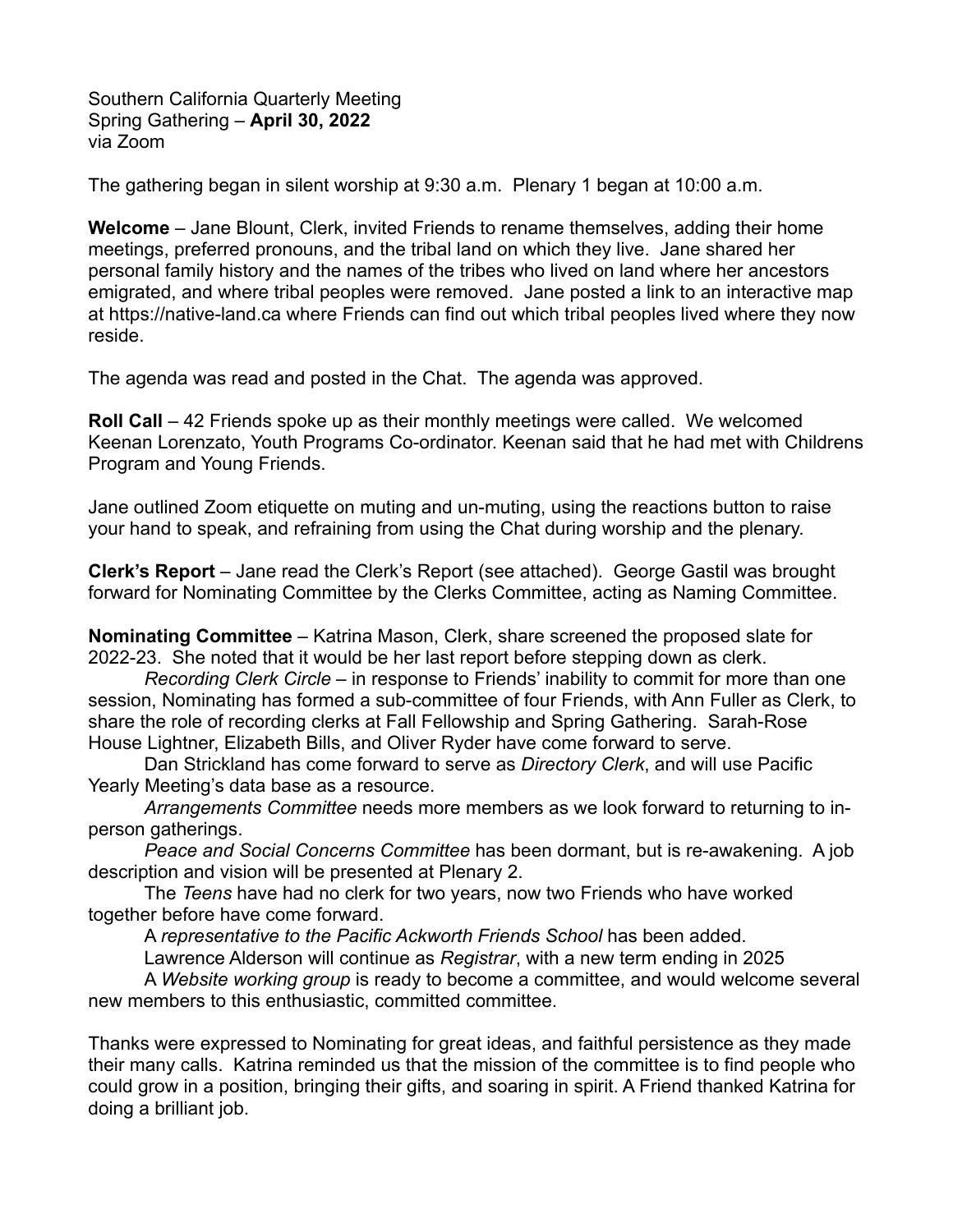Concerns with the proposed slate should be brought to Katrina before Plenary 2.

**Finance Committee** – Rebecca Searl presented the Financial Report and proposed Budget (see attached). The report included comparisons with years when we met in person. Overall, most costs and income come from Fall Fellowship. The Peters Fund has been used for speakers and entertainment at Fall Fellowship in the past; requests can be submitted to Finance, to be reviewed by the Clerk, Ministry and Counsel and Finance. These documents are available on the SCQM website under Advanced Materials for Spring Gathering. A Friend was concerned that the practice of transferring from reserves to balance the budget was a bad habit. Friends thanked Rebecca and the committee for their work.

The clerk called for a 3 minute break and stretch.

**Ministry and Counsel** – Gail Thomas, Clerk, reported that State of the Meeting Reports were received from 8 monthly meetings and two worship groups. Gail noted that all meetings had found energy and ways to deal with the times. Excerpts from responses to the first two queries: "How do you care for one another in your meeting and your community?" and "Are you able to give and receive care?" were read by representatives of the monthly meetings, followed by worship sharing. At Plenary 2, excerpts will be read from responses to the second two queries, followed by small group worship sharing. The full reports are available on the website, under Advanced Materials for Spring Gathering.

One Friend misses the support at close of meeting in person and the sharing of fellowship. Another Friend was grateful for the break-out rooms where they learned what others are doing with their lives during pandemic, and felt that fellowship in their meeting had been enriched. A Friend said that they had become close to others in the sharing after meeting for worship, although some attenders who cannot attend or who dislike the Zoom environment have been ignored. This Friend questions their role going forward. A Friend was deeply grateful for the real and virtual life-line during the pandemic. A Friend from Inland Valley reported a new practice at rise of meeting: a query is proposed and everyone responds; the results are often humorous and full of delight. A Friend felt that their meeting has not fragmented, and is open to the challenges and benefits of new ways to be present and attend to one another. Another Friend said that they attend two meetings now, one in-person, and feels "enfolded by all."

The Clerk asked for silent holding of San Diego meeting in their struggle with different opinions on in person and online meetings for worship.

In response to the queries "Is your meeting providing a grounded spiritual center?" and "How could this be more inviting and deeper?" excerpts were read, followed by worship sharing.

A Friend said it was hard to get into using Zoom and hard to get out – there are strong feelings both ways. They said we need to listen below the words and persist. A Friend said that time was needed to heal wounds that some are carrying from so much fear that has become a reflex. A Friend's meeting continues to meet in person, and although they are disparate in their political and spiritual beliefs and in the work they do, they love and support each other. More people have attended. Some Friends are missing personal touch and breaking bread with friends. Adult Education in one meeting has been a spiritual gardener enriching the soil and quality of worship. A Friend misses the prison program that was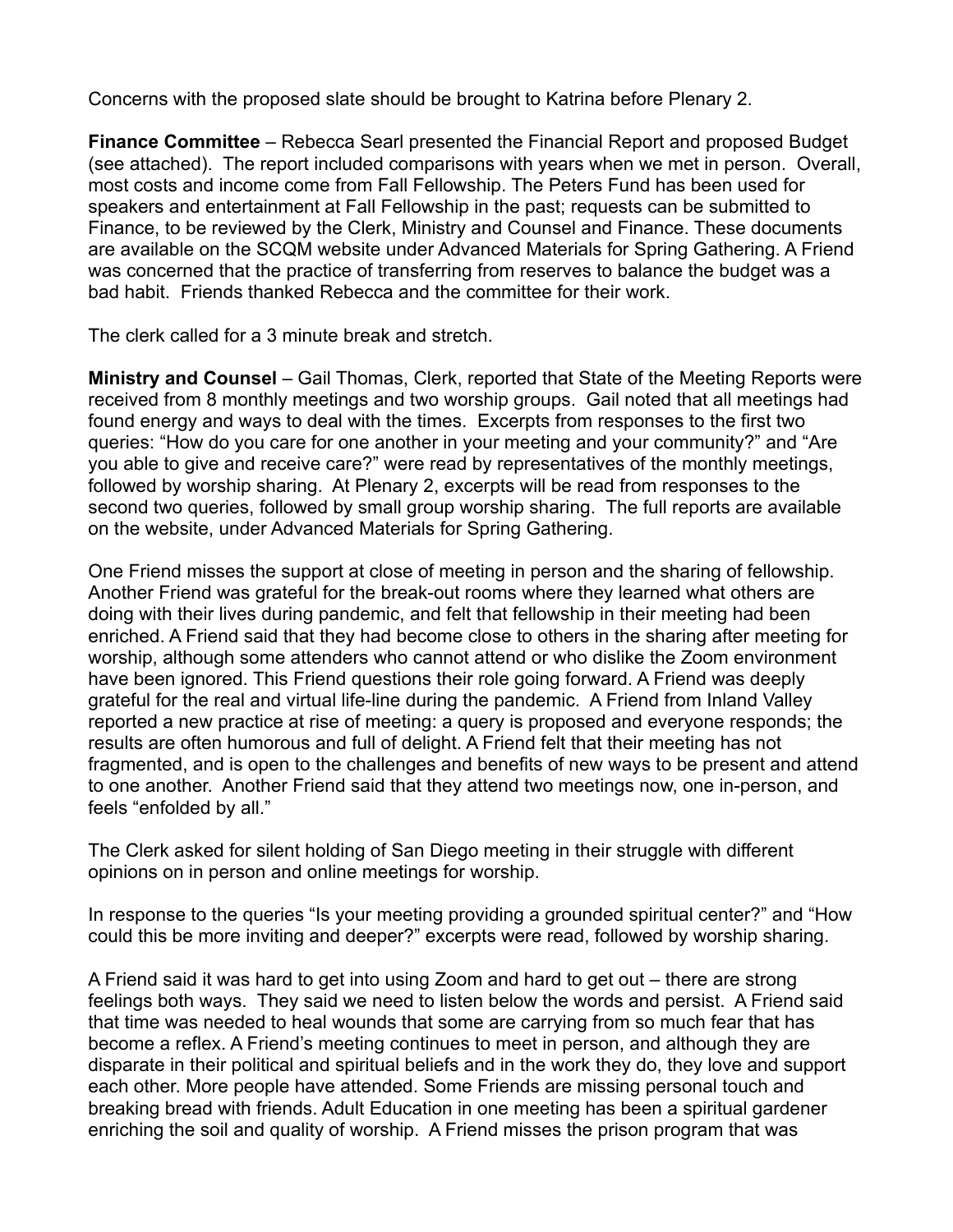canceled because of the lack of security guards during pandemic. With spiritual journeys in common, a Friend finds spiritual grounding in their meeting.

Friends are encouraged to read the full reports.

Minutes were not read since there were no action items. Consolidated notes from the plenaries will be posted on the website. The clerk asked us to post announcements on the announcements page. The Zoom link will stay open during lunch break; break out rooms can be set up if needed.

Jane Blount, Clerk Ann Fuller, Recording Clerk

Plenary II opened with worship at 1:00 with Jane Blount as clerk. Jane invited any Friends who were not present for the first Plenary to introduce themselves. SY Bowland joined us from Georgia.

## I. **Naming Committee**

 Jane informed the meeting that the consideration of George Gastil as clerk of the Nominating Committee will be held over until a later date. Friends were reminded that the Clerk's Committee which serves as the Naming Committee is able to name members of Nominating Committee without immediate approval of the Plenary.

## **II. Nominating Committee**

Jane Blount read the nominations report for the second time.

## **2022.4.1 - Friends approved filling the positions as specified in the Nominating Committee report. (See attached).**

# **III. Ad hoc reflection on the Peace and Social Concerns Committee**

Lawrence Alderson read the report (attached).

Jane pointed out that the draft of the job description is available in the advance materials. Friends are invited to read this draft and to share their thoughts.

# **IV. Ad hoc SCQM Website Committee**

Mitchell Cox read the report (attached). Friends are asked to reach out with any ideas or feedback concerning the website.

# **V. Proposed Budget for FY 2022-2023, second reading**

Rebecca Searle read the report for the second time (attached). Jane informed Friends that uncommitted reserves amounts to approximately \$20,000.

# **2022.4.2 - Friends approved the proposed budget for fiscal year 2022-2023.**

# **VI. Children's Program Committee**

Robin Durant read the report (attached).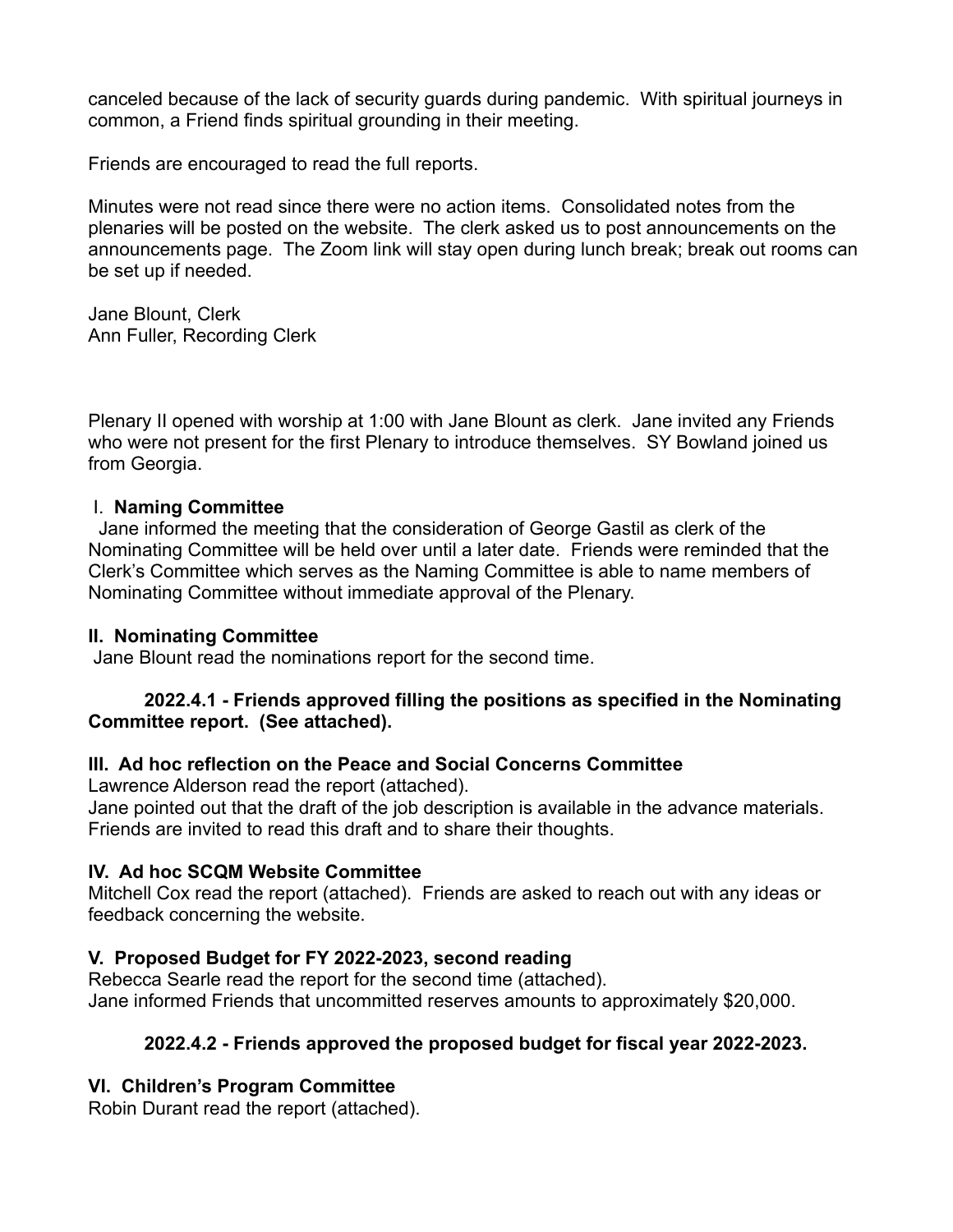# **VII. Spiritual State of the Meeting Excerpts - Part 2**

Excerpts from the State of the Meeting reports were read in response to the queries, "Where is the energy moving in our meeting? What is our meeting struggling with?" and "What are the challenges and gifts of Zoom and a blended meeting?"

Friends separated into breakout rooms to discuss the queries in a worship sharing format. We subsequently came back together to discuss insights gained during the worship sharing. Some meetings are struggling with having a Zoom presence during in-person meetings. Others are reluctant to go back to being in person at all. We were reminded that many of us are under stress as a result of the conditions brought about by the pandemic. Some feel that Friends have become closer through Zoom meetings. A Friend mentioned that some pressing issues were no longer discussed due to the need to address worshipping in a blended format. Interactions on-line can sometimes lead to inadequate or inappropriate communication, and Friends need to be mindful of this. One Friend suggested that for one First Day all of the meetings in SCQM share a link and come together for worship both individually and in groups.

The minutes were read and approved.

Plenary II closed with worship from 2:45 to 3:15 pm.

Respectfully submitted,

Jane Blount Elizabeth Bills Clerk **Recording Clerk** Recording Clerk

# **Clerk's Report**

Friends, our Quarter is strong in spirit. We are a widespread group of f/Friends with busy, full lives who are diligently and faithfully tending to the work in front of us one step at a time. Our numbers may be smaller than in past years but the good news is that despite our busy lives, more folk are stepping up to serve. Many blanks in our roster have been filled and new ideas to revitalize and transform the old Peace and Social Order committee are taking shape.

In addition to hearing excerpts from the Spiritual State of the Meeting Reports and collectively reflecting on them, we will also hear from several of our committees today about the work they've been doing to support Southern California Quarterly Meeting.

Personally, daily prayer and bodymindspiritful moving meditation through the practice of Qigong continues to sustain me in my work on various Quaker committees for my monthly meeting, as clerk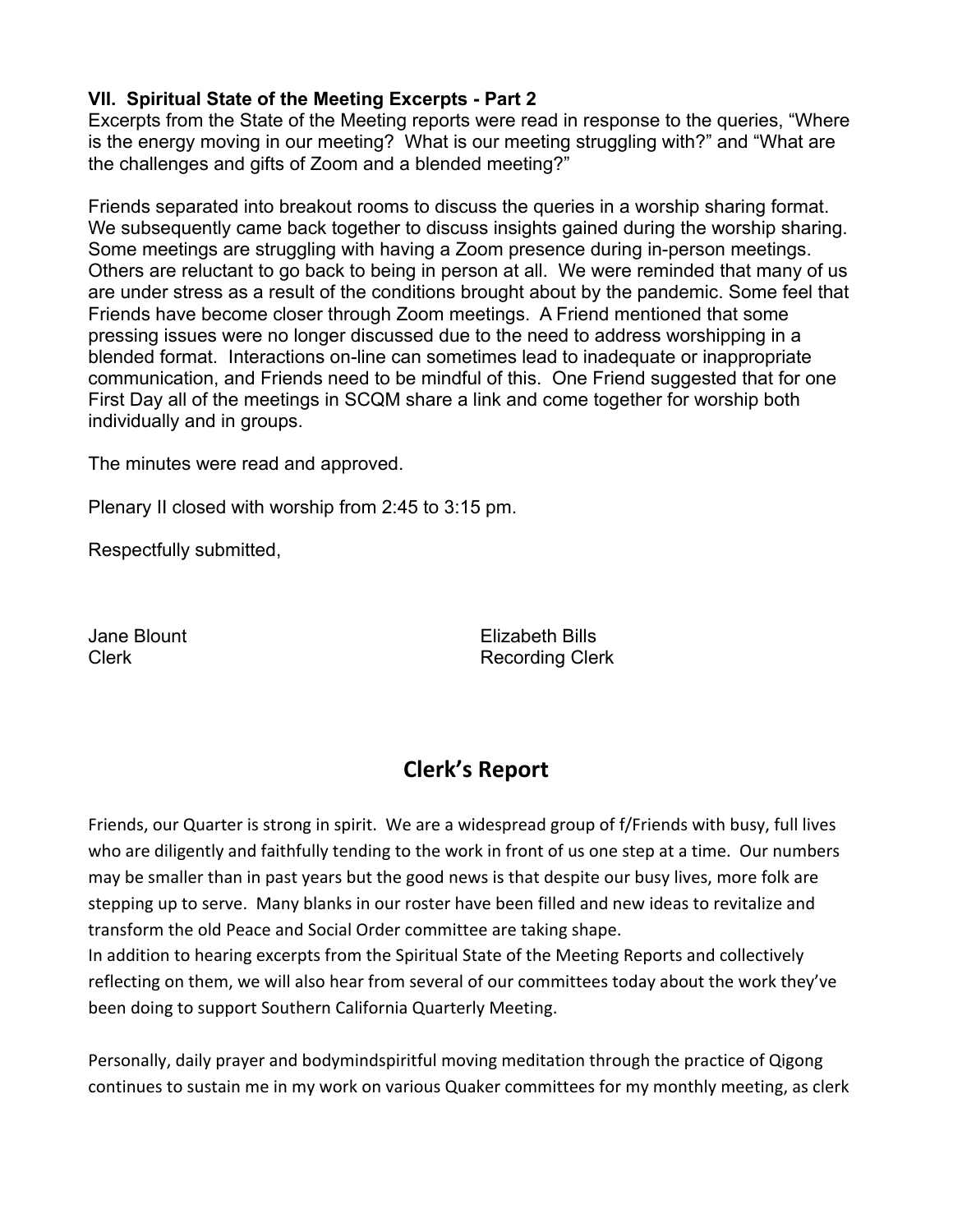of the Quarter, and as a somatically sensitive bodyworker and massage therapist. I am grateful to be in a phase in my life where I can give abundantly of my time and energy.

Respectfully submitted, Jane Blount

# **Finance Committee Report to Spring Gathering 04/30/2022**

Finance Committee has continued to meet regularly via Zoom. Finance Committee has a full complement of members this year, including Gary Wolff, Treasurer, Orange Grove; Bill Brock, San Diego; Kip McBane, La Jolla; Dan Strickland, Orange Grove; Rebecca Searl, Committee Clerk, Santa Monica.

Finance Committee has supported the Treasurer in opening the new accounts for the Peters Memorial Fund, as approved at Fall Fellowship, 2021. That process continues at this time.

Finance Committee has prepared a draft budget for 2022-23 with several major changes from past budgets. The presentation changes are designed to make the budget a more useful planning tool. The budget for Fall Fellowship continues to be included with the over-all general fund, and represents by far the largest proportion of the budget. There are many uncertainties around Fall Fellowship: will it be in-person or by Zoom? How many people will register? What will the facilities charges be? Given all these uncertainties, the Expenses could be in excess of the Income. Following the practice of Pacific Yearly Meeting, SCQM Finance Committee recommends to balance the budget with a transfer of funds from Uncommitted Reserves, if necessary.

Peters Memorial Fund expenses have been separated from the general fund since the Peters Memorial Fund will be in separate accounts and no longer combined with the general fund.

Use of the Peters Memorial Fund has expanded this year. In the past, the Fund was primarily used to support Fall Fellowship speakers and entertainment. Without an in-person Fall Fellowship, use of the Fund has expanded to various special projects including: a retreat of the National Network Opposing the Militarization of Youth (NNOMY), a reading group focused on the book Fit for Freedom, Not for Friendship, and a concert with Annie Patterson titled "Songs of Hope and Struggle."

# **Southern California Quarterly Meeting Approved Roster of Officers and Committee Members 4/25/22**

**Newly approved officers and committee members**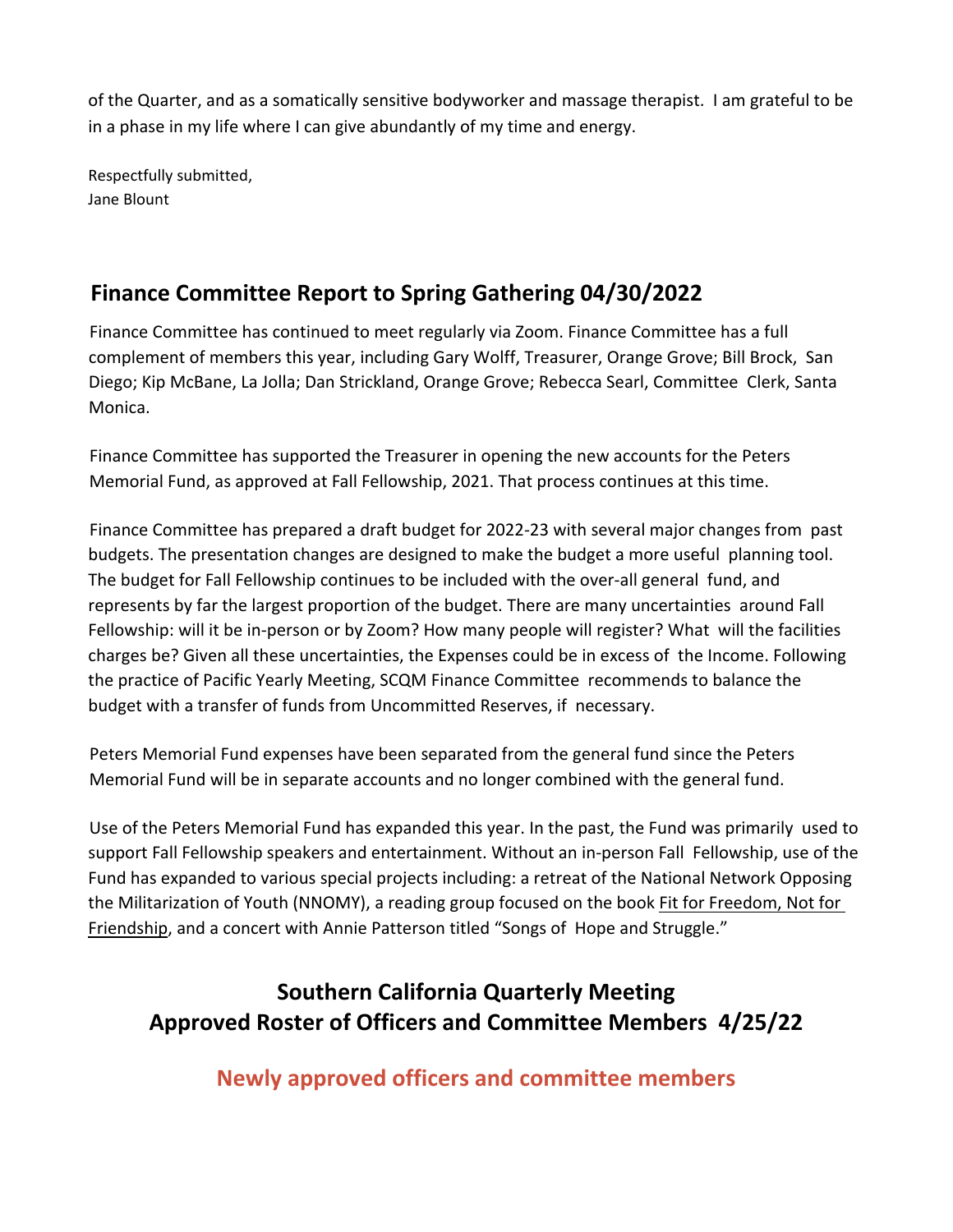#### **OFFICERS**

**Clerk:** Jane Blount, La Jolla, 5/20 to 5/23

**Recording Clerks Circle:** 

**Ann Fuller clerk, Santa Monica, 5/22 to 5/23**

**Sarah Rose House Lightner, Orange Grove**

**Elizabeth Bills, La Jolla**

**Oliver Ryder, La Jolla**

**Treasurer:** Gary Wolff, Orange Grove, 11/19 to 5/23

**Directory Clerk: Dan Strickland, Orange Grove, 5/22 to 5/25**

**Co-Webmasters:** 

**Kerwin Flowers, La Jolla, 5/22 to 5/25**

**Mitchel Cox, Orange Grove, 5/22 to 5/25**

#### **COMMITTEES**

#### **Arrangements**

Peggy Craik (clerk), Orange Grove, 5/18 to 5/24

Judi Oehmen, Santa Monica. 11/21 to 11/24

**Gail Thomas, Santa Monica 5/22 to 5/25**

#### **Children's Program Committee**

Robin Durant, Orange Grove, 5/20 to 5/23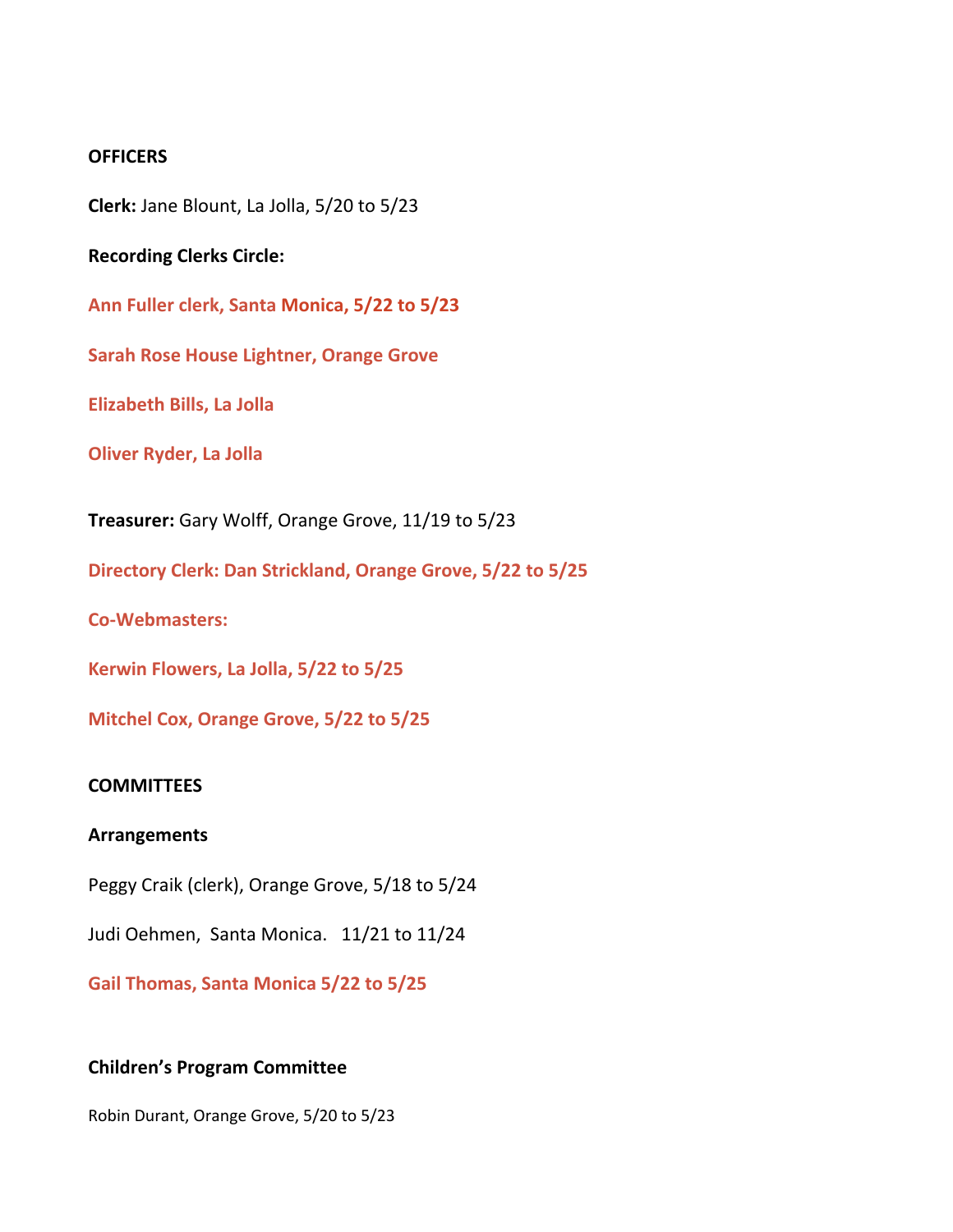Louise Sherikar, (convenor) Orange County, 11/20 to 11/23

## **Finance Committee**

Rebecca Searl (clerk), Santa Monica, 5/20 to 5/23 Bill Brock, San Diego, 5/21 to 5/24 Kip McBane, La Jolla, 5/21 to **5/23** Dan Strickland, Orange Grove, 11/21 to 11/24 Gary Wolff (ex officio)

## **Ministry and Counsel committee**

Stan Searl, Santa Monica, 5/17 to 5/23

Elva Carter, Inland Valley, 5/18 to 5/24

Cate Wilson, Orange Grove, 5/21 to 5/24

Will Barclay, Inland Valley, 5/21 to 5/24

Robin Durant (clerk), Orange Grove, 5/20 to 5/23

Jack Leshefka, La Jolla, 5/20 to 5/23

Henry Yang, Santa Monica, 11/20 to 11/23

**Stephen Pope, Santa Barbara, 5/22 to 5/25**

**Peace & Social Concerns Committee (re-emerging, details in process) Lawrence Alderson (co-clerk) Orange County, 5/22 to 5/25 Susana Cervantes (co-clerk) La Jolla, 5/22 to 5/25**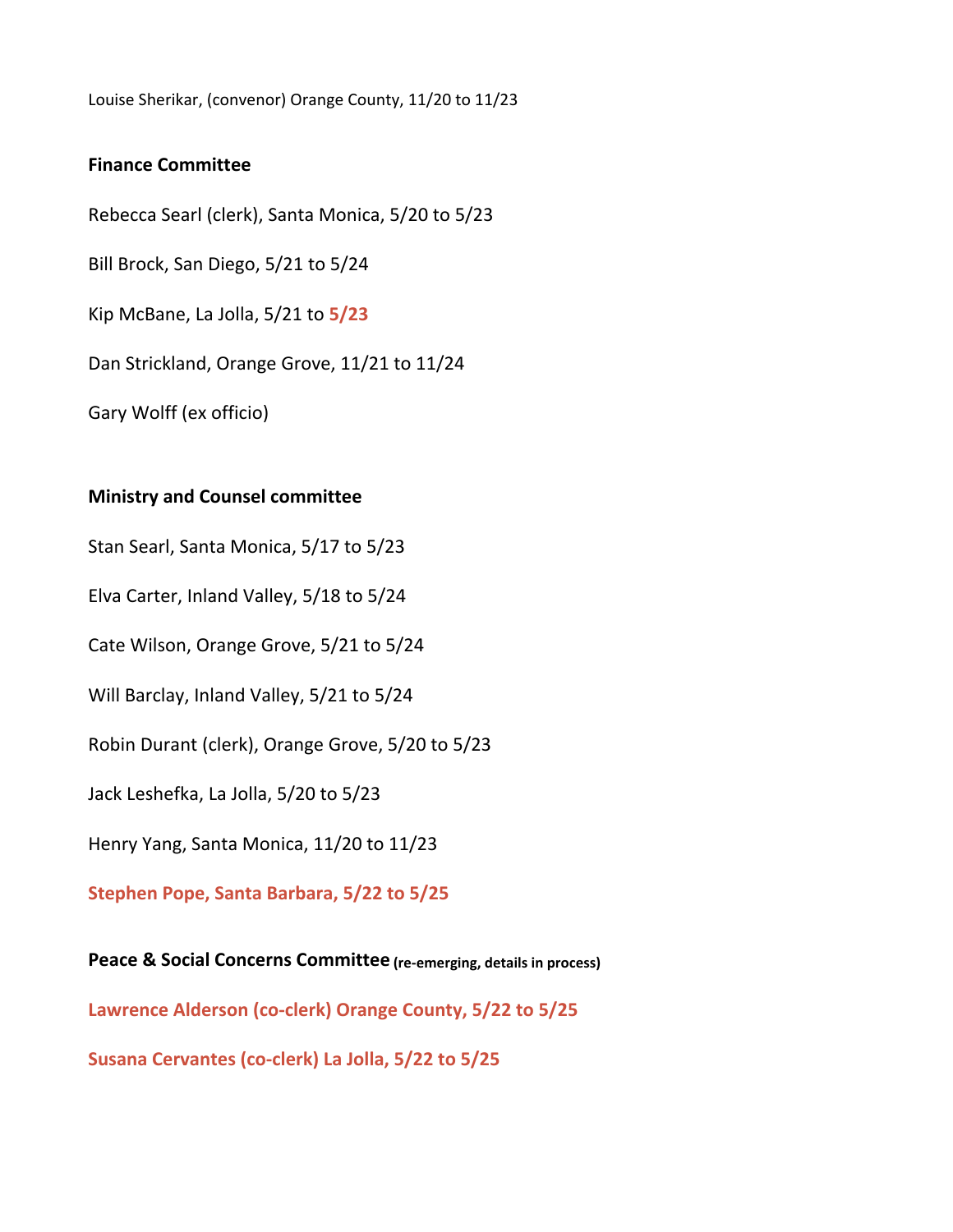## **Retreats Committee**

Pat Wolff (clerk), Orange Grove, 5/14 to 5/23

#### **Representatives to Pacific Ackworth Foundation**

Gary Wolff, Orange Grove

Kip McBane, La Jolla

Michelle White, Orange Grove

#### **Ron Theders, Claremont**

#### **Representatives to Pacific Ackworth Friends School**

Jan Tappan, Orange Grove

Peggy Spear, Claremont

**Registrar:** Lawrence Alderson, Orange County, 5/19 to **5/25**

#### **Teen Program Committee**

Robert Valente-Neighbors, San Diego, 5/21 to 5/24

Rob Cimorelli **(co-clerk)**, Orange Grove, 5/21 to 5/24

**Kindred Gottlieb (co-clerk), Orange Grove, 5/22 to 5/25**

#### **Nominating Committee**

Betty Guthrie, Orange County, 5/17 to 5/23 Susana Cervantes, La Jolla, 11/21 to 5/23 Mary Jo Housman, San Diego, 5/21 to 5/23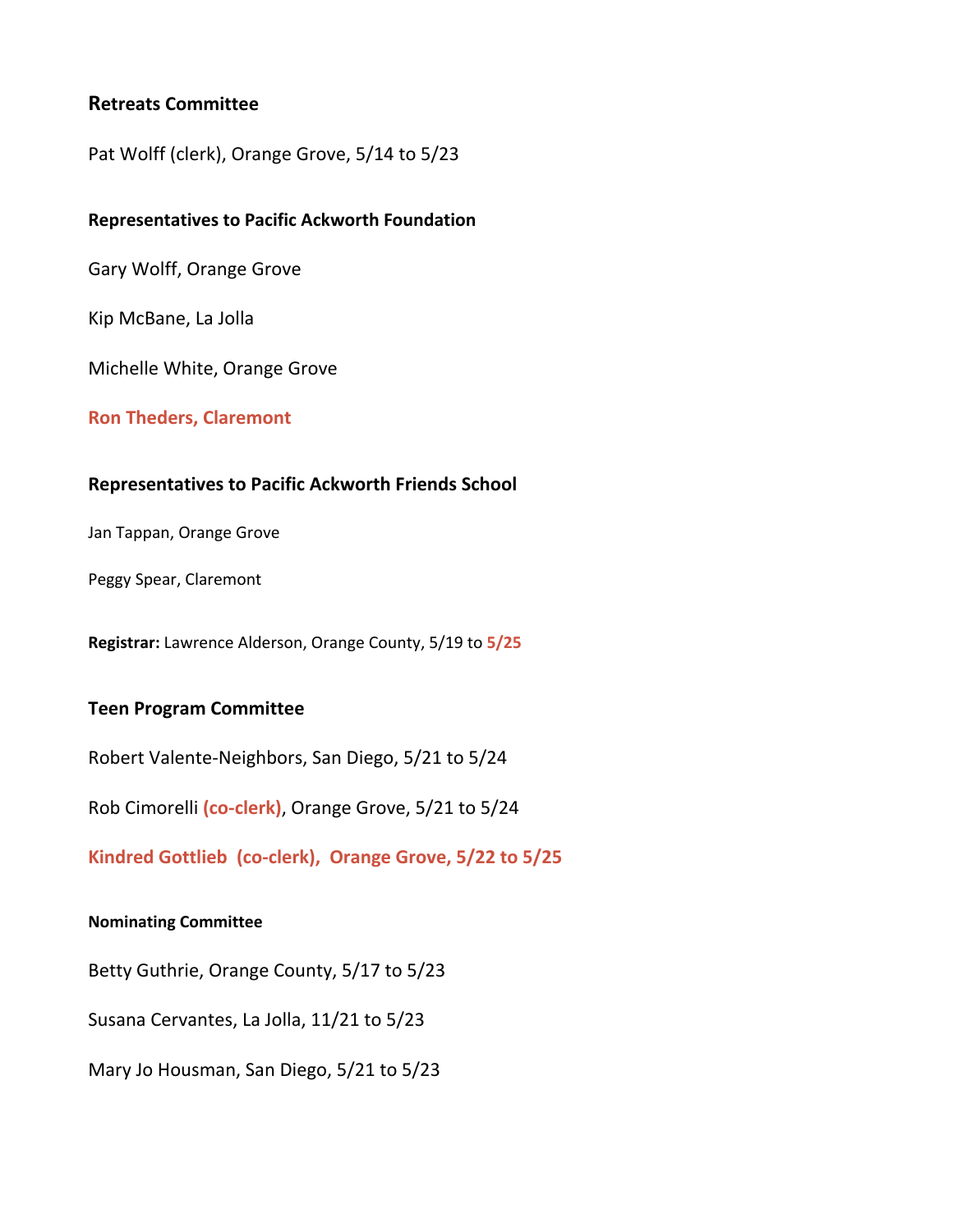**Website Committee**

**Jane Blount (clerk), La Jolla, 5/22 to 5/23 Kerwin Flowers, La Jolla (ex-officio) Mitchel Cox, Orange Grove (ex-officio)**

# **Ad Hoc Peace & Social Concerns Reflection Committee Report 4/30/22**

The Peace & Social Concerns Committee has been the subject of a discernment process following Fall Fellowship in 2021, concerning the future of this committee, and whether and how it might be reconstituted and possibly renamed to serve the Quarter again. Additionally, since the SoCal Quakers Racial Justice Network was formed under the care of the P&SC committee, the ongoing support for this SCQM group is a concern. Two friends have been identified, and have agreed to co-clerk a newly constituted committee, and, if these nominations are approved, then completing a new proposed job description and focus for this committee will be among the first tasks.

Respectfully submitted by Susy Cervantes, Elisabeth Green, S, Jane Blount, Lawrence Alderson

# Ad Hoc Website Committee Report

4th Month, 30th Day, 2022

Since September 2020, The Ad Hoc website committee has worked toward updating and modernizing SCQM's website.

Kerwin Flowers migrated our hosting service from JustHost to SiteGround and installed WordPress as our content management system.

We have been meeting monthly to discern our needs and goals for the new website. Early on, Sharon Gates proposed a new site map which we have used as the basis for our new page structure and navigation.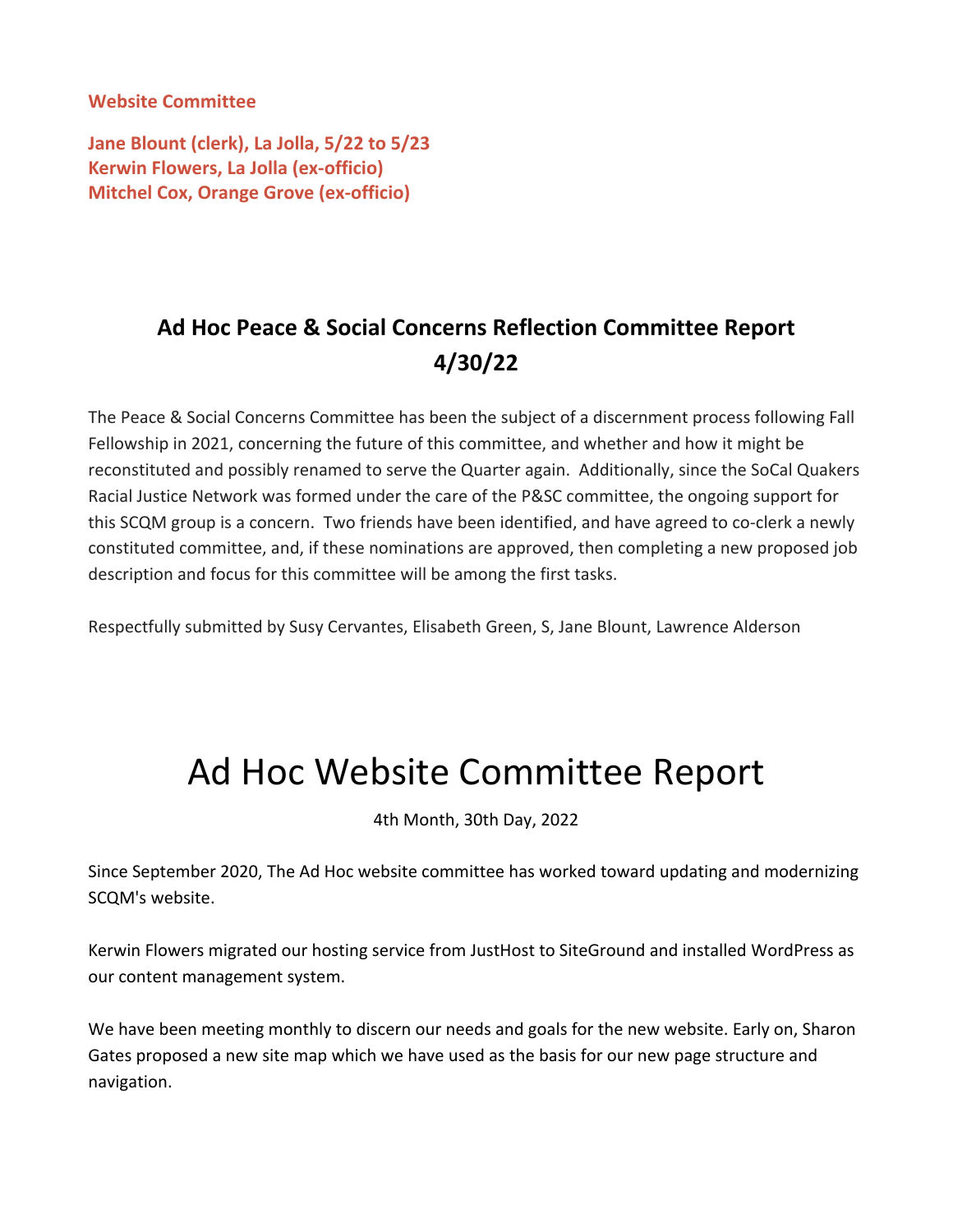We have maintained the site's usability and accessibility—taking into account web accessibility standards—even while the content and features have become richer.

Some new features of the website worth highlighting include:

- A Documents page that makes important documents easily available, including Minutes dating back to 2012.
- An updated directory of Monthly Meetings, including an interactive map.
- Dedicated committee pages where the clerks of each committee can post relevant content.

Our hope is that our website is utilized more by the various committees of the quarter as well as members so it becomes an active resource where Friends can create and share posts about upcoming events of interest.

We still have an ongoing list of improvements we plan to make to the website, so please reach out if you have any ideas or feedback; we'd love to hear from you.

The Ad Hoc committee will soon become a standing committee, which will continue to work on website updates moving forward.

Respectfully Submitted by Jane Blount (clerk), Mitch Cox, Kerwin Flowers

# **Approved 2022 - 2023 Budget**

# **Children's Committee Report to Southern California Quarterly Meeting Spring Gathering Fourth Month, 30th Day, 2022**

The Children's Committee has been meeting on a more or less monthly basis. We currently have three members, plus PacYM's Youth Program's Coordinator, Keenan Lorenzato. One member left the Committee in October.